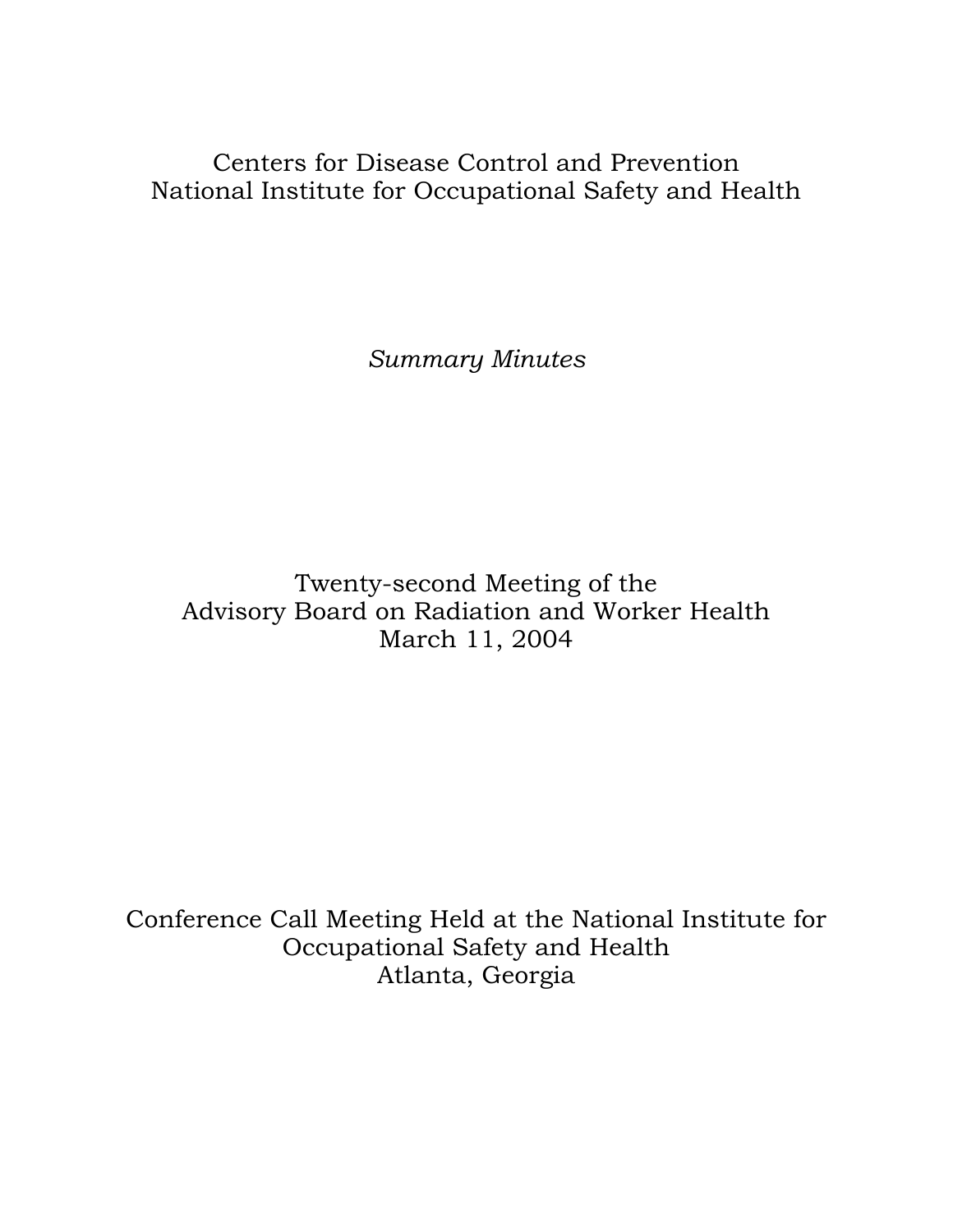Executive Summary/Minutes March 11, 2004 NIOSH/CDC Advisory Board on Radiation and Worker Health

#### **Executive Summary**

The Twenty-second meeting of the Advisory Board on Radiation and Worker Health (ABRWH or the Board) was held by telephone conference on March 11, 2004, at 1:00 p.m. All members were in attendance with the exception of Dr. Roy DeHart. Others in attendance included staff of various Federal agencies, as well as members of the public.

**\* \* \* \* \***

### **Thursday, March 11, 2004**

### **Consideration of Site Profile Review Procedures**

The single agenda item was the consideration of the draft site profile review procedures submitted by Sanford Cohen & Associates. **Dr. Paul Ziemer** led the Board through a discussion of the document, following which a motion was made and seconded to approve the procedures, with minor modifications. The motion passed unanimously.

#### **\* \* \* \* \***

## **Public Comment Period**

Public comment was solicited. Public input included the following:

■Availability of IMBA software to the public.

Matters just discussed by the Board were not minor.

**\* \* \* \* \*** 

With no further business to come before the Board, the meeting was adjourned.

## **End of Executive Summary**

## $\blacklozenge\blacklozenge\blacklozenge$

- 2 -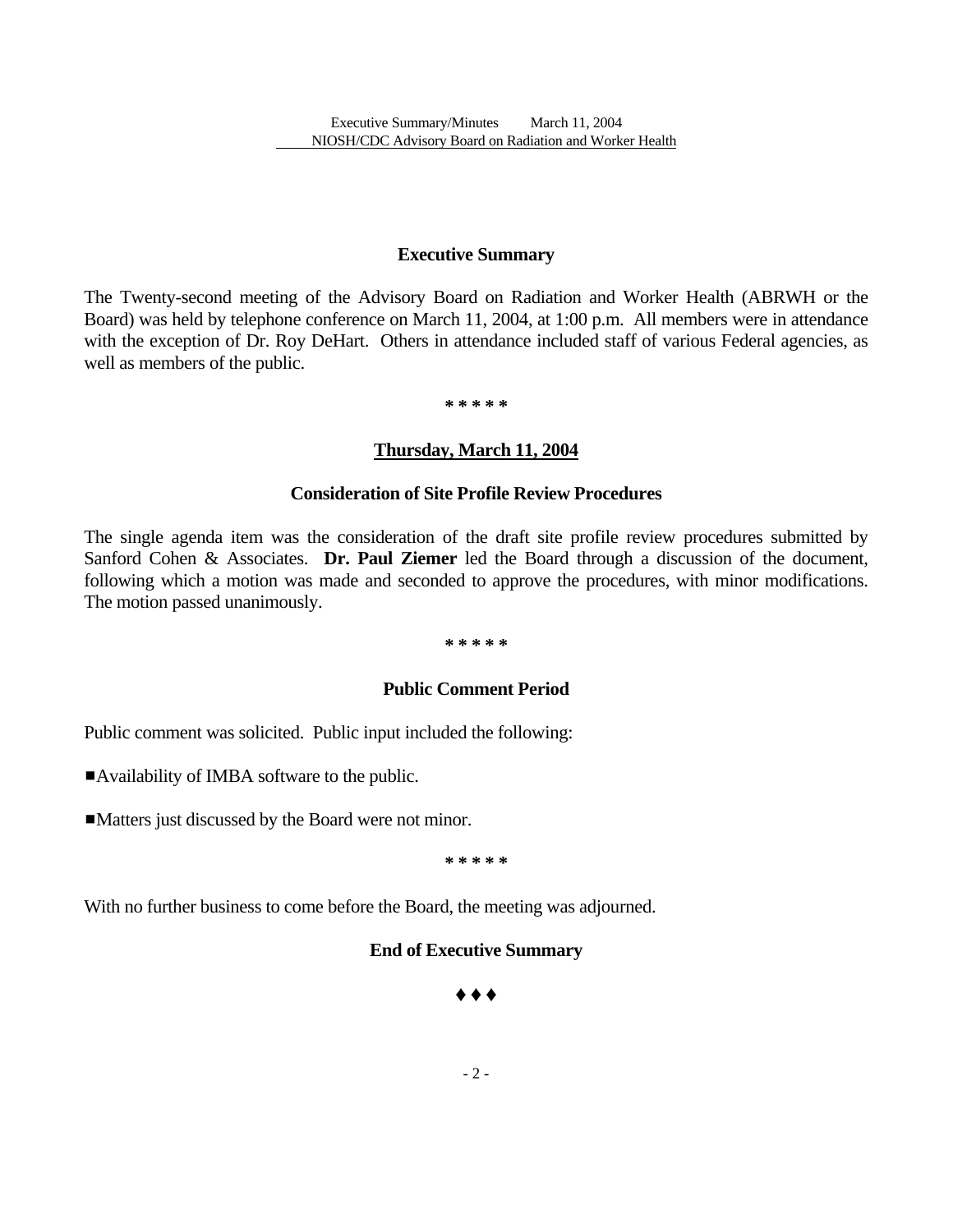Executive Summary/Minutes March 11, 2004 NIOSH/CDC Advisory Board on Radiation and Worker Health

# Summary Minutes of the Twenty-second Meeting March 11, 2004

The Twenty-first Meeting of the Advisory Board on Radiation and Worker Health (ABRWH or the Board) was held at the National Institute for Occupational Safety and Health (conference call) on March 11, 2004. The meeting was called by the Centers for Disease Control and Prevention's (CDC's) National Institute for Occupational Safety and Health (NIOSH), the agency charged with administering the ABRWH. These summary minutes, as well as a verbatim transcript certified by a court reporter, are available on the internet on the NIOSH/Office of Compensation Analysis and Support (OCAS) web site located at www.cdc.gov/niosh/ocas. Those present included the following:

**ABRWH Members:** Dr. Paul Ziemer, Chair; Dr. Henry Anderson; Dr. Antonio Andrade; Mr. Richard Espinosa; Mr. Michael Gibson; Mr. Mark Griffon; Dr. James Melius; Ms. Wanda Munn; Mr. Leon Owens; Mr. Robert Presley; and Dr. Genevieve Roessler.

**Designated Federal Official:** Mr. Larry Elliott, Executive Secretary

## **Federal Agency Attendees:**

Department of Health and Human Services: Ms. Martha DiMuzio, Mr. Russ Henshaw, Ms. Cori Homer, Ms. Liz Homoki-Titus, Mr. Ted Katz; Mr. David Naimon; and Dr. Jim Neton.

Department of Labor: Ms. Sylvia Dominguez and Mr. Jeffrey Kotsch.

**Contractors and Public Attendees:** Mr. Hans Behling; Ms. Terry Berry; Dr. Joe Fitzgerald; Mr. Howard Lawson; Dr. John Mauro; Mr. Richard Miller; Ms. Johnnie Rosa; Dr. Dick Toohey;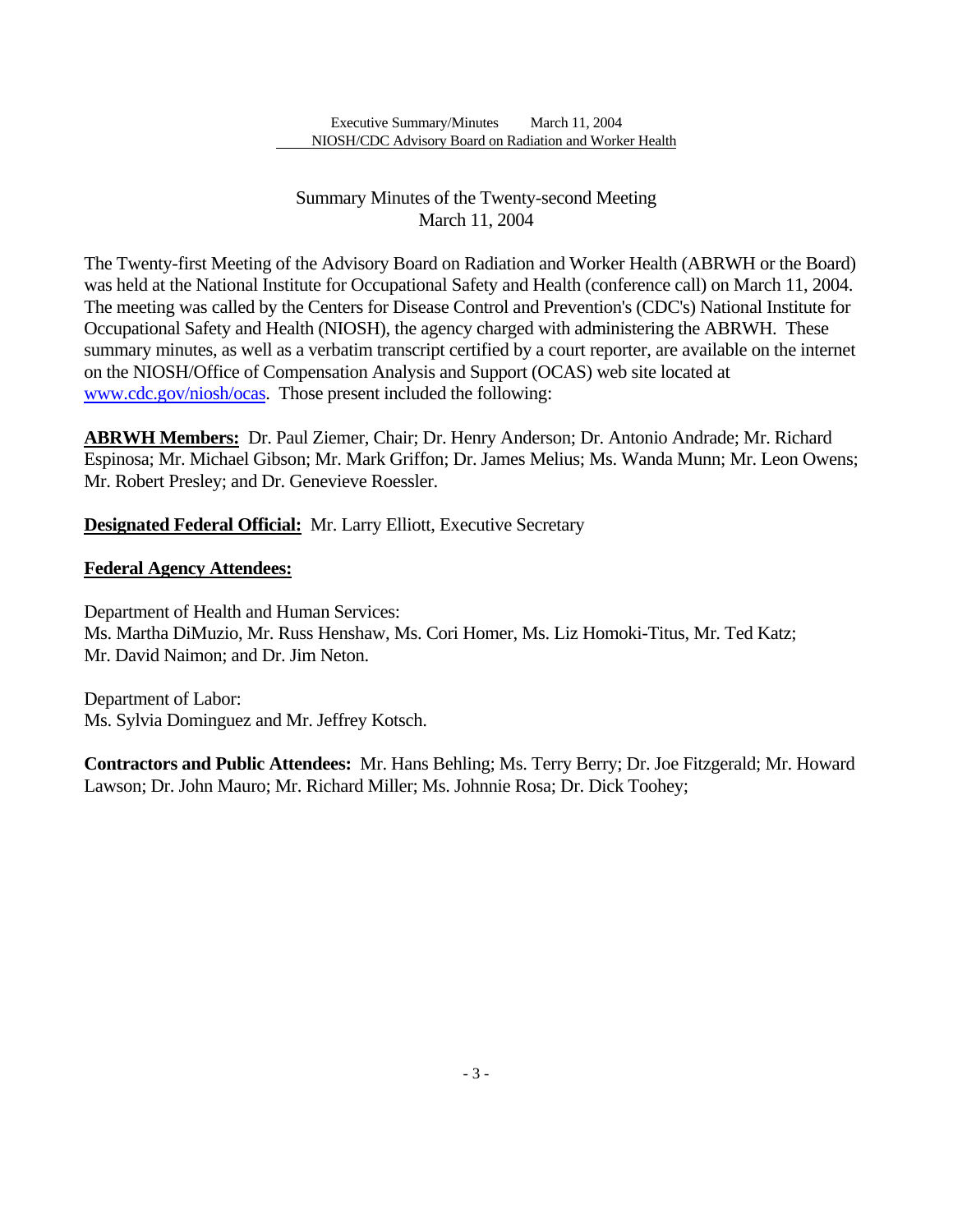## **OPENING REMARKS**

**Dr. Paul Ziemer**, Chairman of the Advisory Board on Radiation and Worker Health, (ABRWH, or the Board) called the meeting to order, welcoming the attendees.

**Dr. Ziemer** requested an official roll call of the Board to verify presence on the conference call. All members were in attendance with the exception of Dr. Roy DeHart. **Dr. Ziemer** asked that the attending representatives of various Federal agencies identify themselves, as well as employees of any contractors, and members of the public.

**\* \* \* \* \***

## **BOARD DISCUSSION AND WORKING SESSION CONSIDERATION OF SITE PROFILE REVIEW PROCEDURES**

The sole agenda item was to discuss and consider the site profile review procedures submitted by Sanford Cohen & Associates (SC&A). This first deliverable had been provided at the Board's request so that the Board could establish an agreed-upon approach for conducting the reviews of the site profiles by their contractor.

**Dr. Ziemer** indicated it was his belief that the Board's primary task in this regard was to provide feedback to SC&A as to the acceptability of the procedures. He noted there could be a variety of outcomes as a result of the Board's deliberations. One would be acceptance of the draft document as provided, with instructions to the contractor to proceed. Another would be acceptance, with minor modifications, and instructions to the contractor to proceed. Or in the event of a need for major modifications, the Board could instruct the contractor to make revisions and return to the Board with an amended procedure.

**Dr. Ziemer** prefaced a discussion of the document by reviewing the format. It was divided into four sections, beginning with an introduction, then proceeding into objectives, the procedural approach, and then the roles, responsibilities, and deliverables. **Dr. Ziemer** opined that the key question for the Board would appear to be: Are there major issues or considerations the contractor has failed to include in the review procedures outlined in this document?

## Discussion Points:

**IDr. James Neton** noted that in the introduction of the document, "incidents and accidents" were mentioned as being included in the site profiles, and pointed out that they are not targeted for inclusion. **Dr. Ziemer** suggested that **Dr. John Mauro** of SC&A make note of that and modify the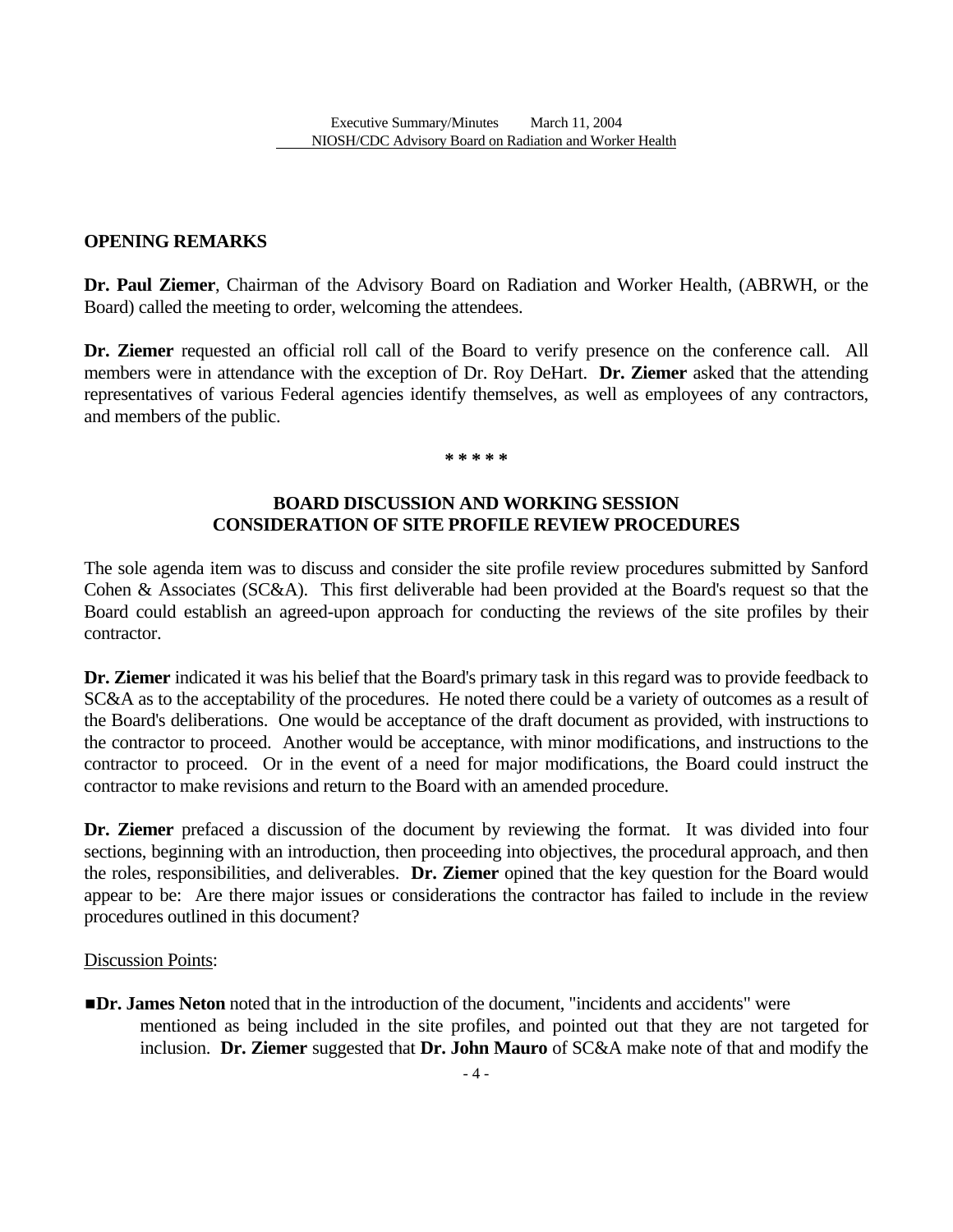document accordingly.

- **IDr. Neton** was also concerned that in the second paragraph of the same section it indicted the contractor was to "evaluate the approach taken by the National Institute for Occupational Safety and Health (NIOSH) to gauge the adequacy, completeness, and validity of the information used to determine individual eligibility for compensation." **Dr. Neton** felt it important to point out that NIOSH does not perform that role; they perform the dose reconstructions which the Department of Labor uses to determine eligibility for compensation. **Dr. Ziemer** asked that **Dr. Mauro** make that modification to the document, as well.
- **Ms. Wanda Munn** observed that one of the objectives in the second section was the concept of consistency of the site profiles, and wondered if that were completely accurate. **Dr. Ziemer** opined that the intent had been a consistency from site to site where there were commonalities, and called upon **Dr. Mauro** to clarify.
- **IDr. Mauro** acknowledged that there will be differences in various sites, but there will be areas where there should be equivalencies and that was the intention. **Dr. Ziemer** added that it appeared to him that consistency had to do with the type and level and depth of information gathered by one team versus another team which does the dose reconstructions.
- **IDr. Genevieve Roessler** raised a question on the procedural approach section relating to interviews with NIOSH and Oak Ridge Associated Universities (ORAU), and another reference to interviewing site profile authors. She wondered how extensive that plan might be. **Dr. Ziemer** indicated that the process would require his receipt of a request from the contractor to do such an interview. He would then pass the request along to NIOSH or ORAU.
- **IDr. Mauro** added that there was no intention to interview every person who worked on a site profile, but it would be as deemed appropriate. He stressed that they intended to let the site profile review process unfold, and if something developed, it would be probed as they deemed appropriate, in collaboration with the Board.
- **IMr. Mark Griffon** observed that in that same section there is a reference to a review of worst-case dose estimates, noting that the actual phraseology had been to review the outline guidance for general dose estimates, because in some cases the contractor was building a template for doing individual reconstructions. **Dr. Mauro** indicated that was very easily remedied.

In the next section of the document, **Dr. Ziemer** observed that the role and responsibility of the Board as outlined was the contractor's reiteration of what the Board had committed to do; therefore there appeared to be no disagreement with that segment. SC&A is explaining what it will do, which is spelled out in the task order in any event, therefore he noted no problem with that segment.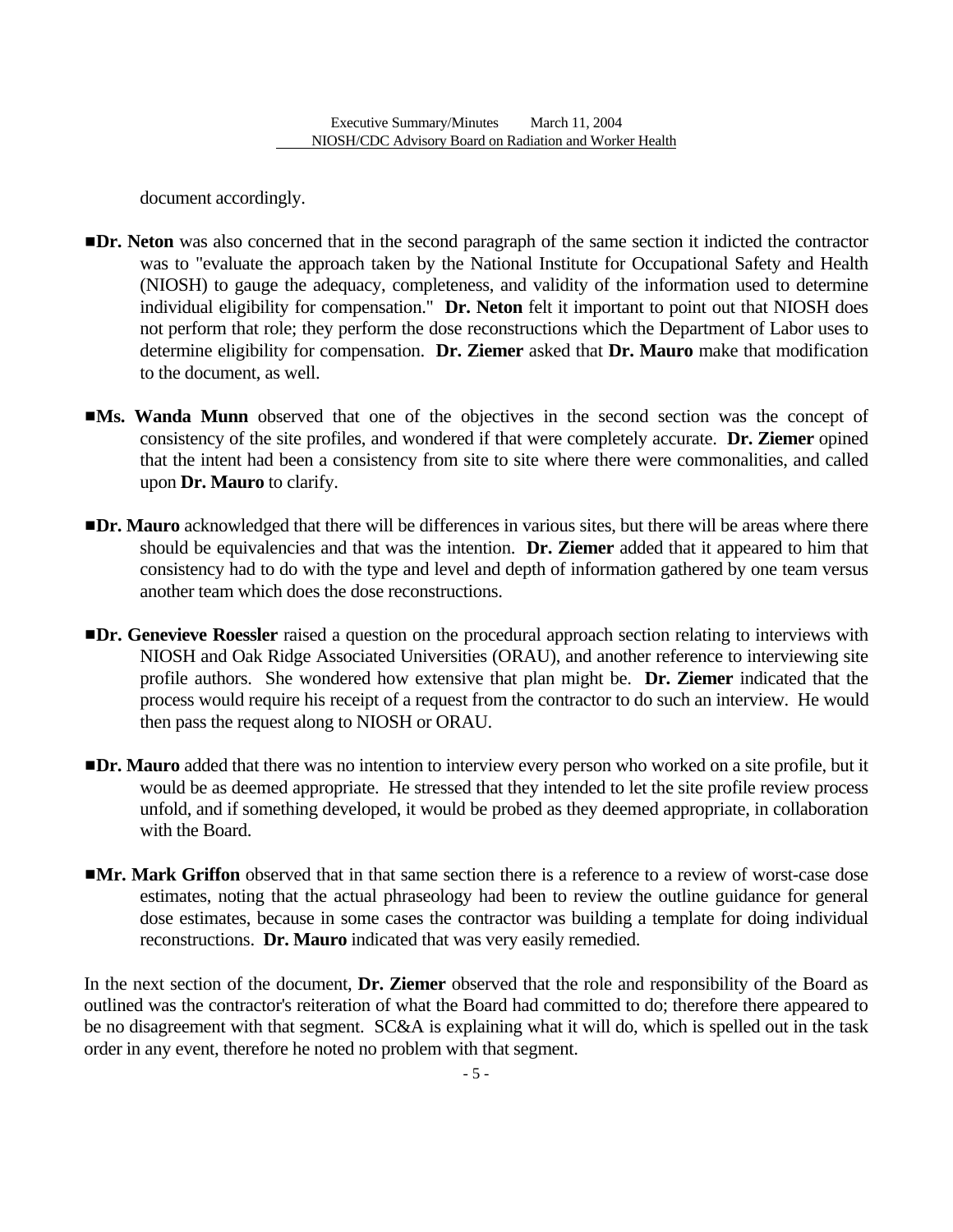The role of NIOSH, **Dr. Ziemer** opined, was a matter of the contractor describing what it believes NIOSH is supposed to do, but is not mandating what they do. **Dr. Mauro** agreed with that assessment, and **Dr. Ziemer** then asked **Mr. Larry Elliott** and **Dr. Neton** if they had any disagreement with what had been outlined as NIOSH's role. Both were in agreement that there were no conflicts in that segment.

Moving into the procedures portion, **Dr. Ziemer** cautioned that he did not want the Board to get into a wordsmithing situation, but was looking for red flags, items of concern, or items that Board members may feel were missing from the document.

- **IMr. Griffon** noted a section on missed dose, and indicated that perhaps if the section were headed as "missed dose or unmonitored dose," that would take care of the matter. But he felt that those were two different things and that it was important to make sure there was a distinction between them. **Dr. Ziemer** asked if **Dr. Mauro** could make note of that. **Dr. Mauro** indicated they had a copy of the procedures before them and were marking it up as the Board commented.
- **IDr. Ziemer** raised a question in that same section on distinguishing between what the "site" did and what the "site profilers" did. **Dr. Mauro** indicated that he understood exactly what **Dr. Ziemer** was referring to, noting there was in fact a need for editing some of the questions so they are placed in the proper context.
- **IDr. Antonio Andrade** wanted to go to an earlier portion of that section, specifically referring to assignment of site profile reviewers, which called for operational experts led by a designated team member. He questioned who the operational experts were and whether the team leader was one of the health physicists.
- **IMr. Joe Fitzgerald** of SC&A indicated the team leader would be one of two or three health physicists on a team. He noted that the reference to experts was in the event there may be some specialist issues particular to a site profile where the contractor would need to draw upon somebody from the SC&A team who may have expertise. This would not necessarily be a member of the site profile team. The involvement would be very intermittent, but would be valuable to ensure the proper evaluation of the issue.
- #**Dr. Andrade** inquired if those people would be among the ones specified in the contract, and **Mr. Fitzgerald** assured him they would.

Since the procedures consisted of a variety of questions the contractor would be asking in its review of the site profiles, discussion was held regarding exactly what would happen to the answers to those questions once they were determined.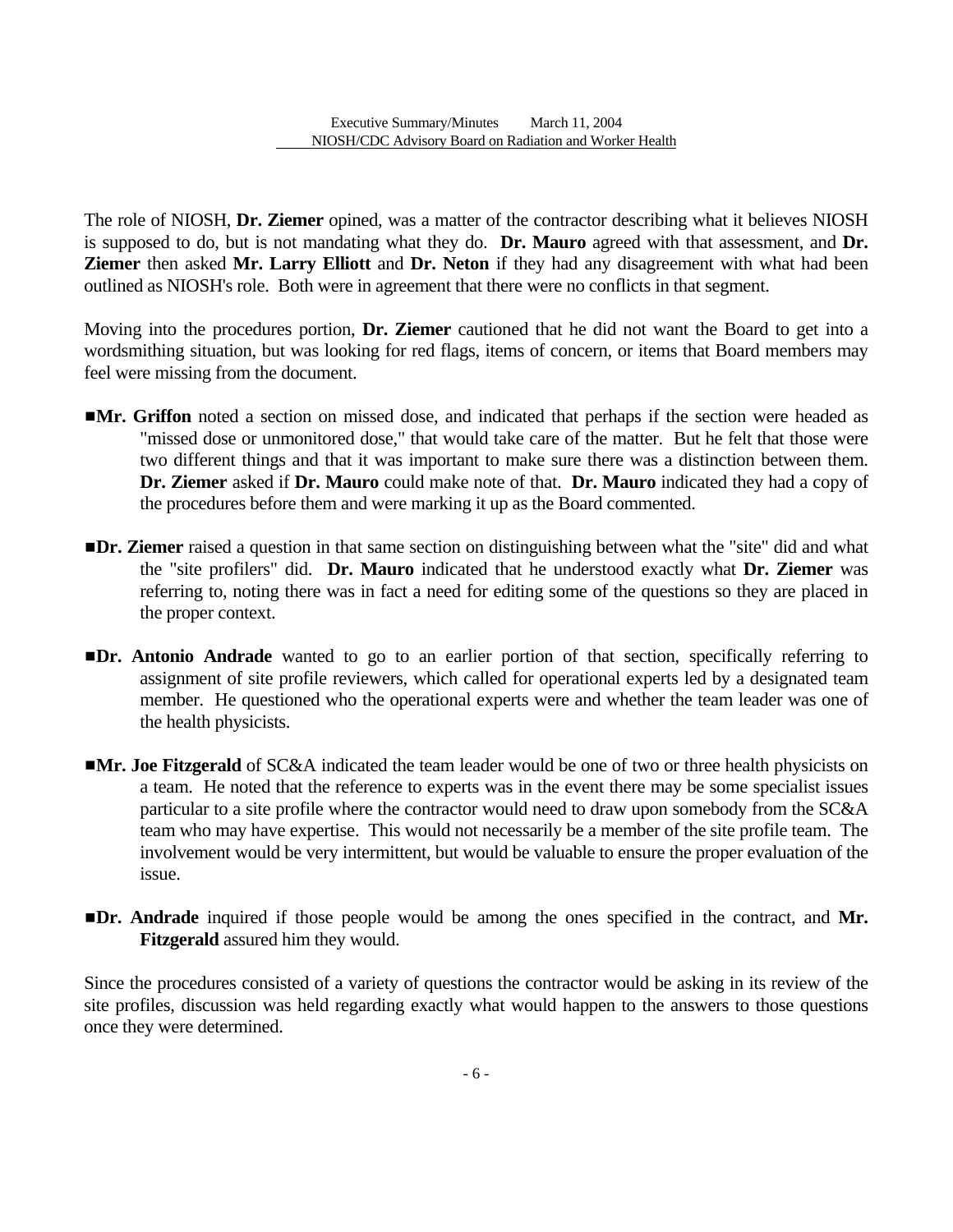**Dr. Ziemer** observed that the Board understood the questions didn't stand by themselves and that it wasn't a matter of having a list of answers to a list of questions, but that the contractor is going to take the information and develop it into an evaluation. However, in some cases the document states more specifically what will be done with the information.

Adding that the Board neither expected nor asked to have everything detailed at this point, **Dr. Ziemer**  commented that for SC&A's purposes they may want to clarify those issues, pointing out that there is some fuzziness in the language.

# **A motion was made and seconded to accept the site profile review procedure as submitted, with the understanding that the minor items discussed would be taken into consideration by the contractor as they proceed with the process.**

 vote, which was probably his only red flag item. In the procedures section under the subheading of **Dr. Ziemer** called for discussion on the motion, noting that he wanted to raise one other issue before the Dosimetric Technical Basis and the sub-subheading of occupational environmental dose, there was a section on chemical data. He pointed out that the contractor is proposing as a part of this review to examine chemical exposure issues, which is not being done. **Dr. Ziemer** queried whether that section is not beyond the scope of the task, and called for input from the Board and NIOSH.

**Mr. Elliott** indicated that indeed that section was beyond the scope of both the task and the contract which had been awarded.

After some discussion, it was agreed by the mover and the seconder of the motion that, as a friendly amendment, the motion include removal of the paragraph on chemical data as being beyond the scope of the review process. **Dr. Ziemer** asked for a roll call vote.

# **The motion to accept the site profile review procedure, with all discussed modifications, was passed unanimously.**

**Dr. Ziemer** announced the Board was pleased to instruct SC&A to proceed.

Attention was called to the fact that the Board members had received in their packets documentation related to Task Two, which was a deliverable under the contract. This material was provided simply as an indication that it had in fact been received, and required no action.

**\* \* \* \* \*** 

- 7 -